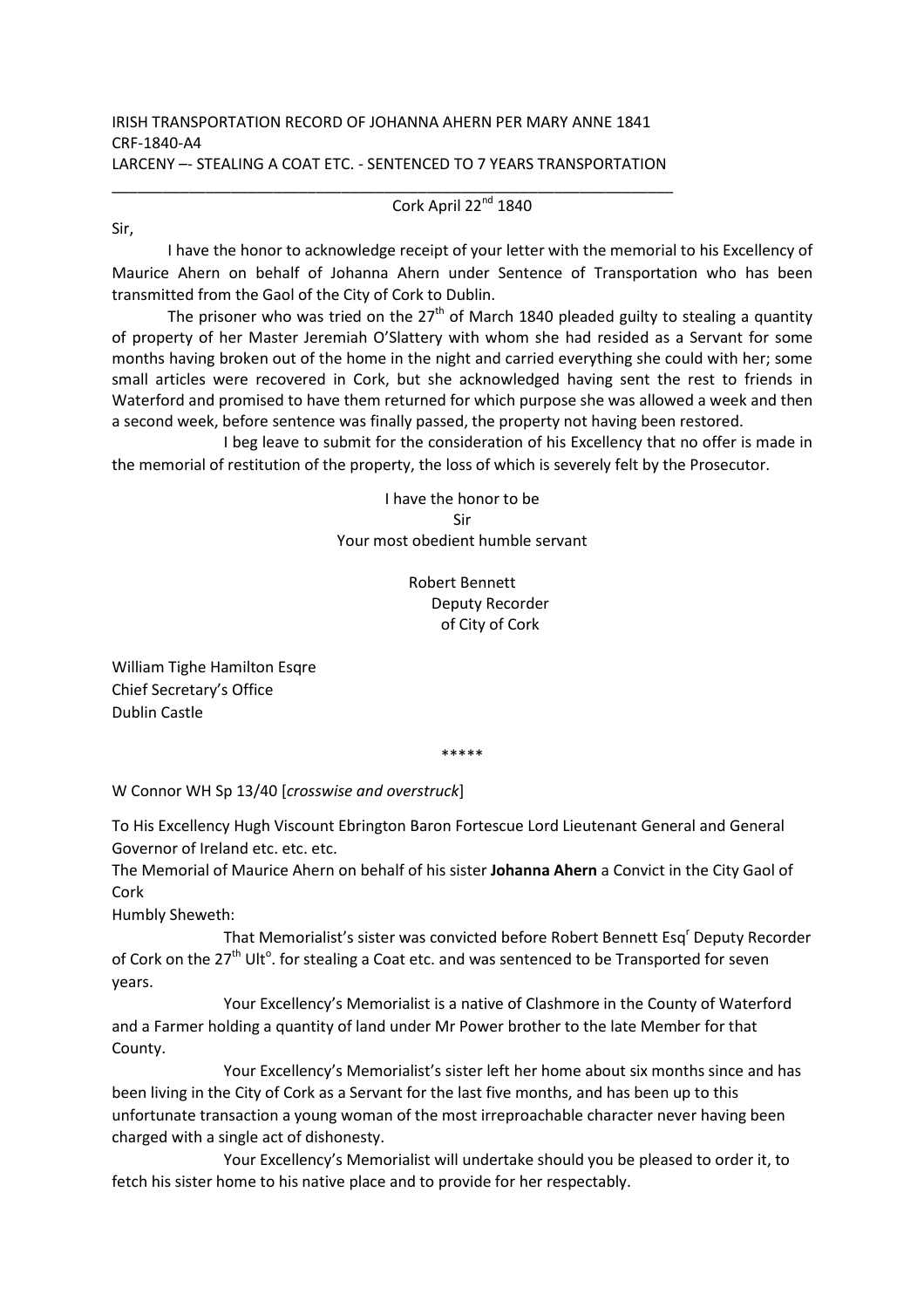May it therefore please your Excellency to take the case into your humane and merciful consideration and to determine respecting his unfortunate sister as to your Excellency shall seem fit.

> And Memorialist will as in duty bound ever pray. [*Signature faded*]

## [*The following appears on page 2 of 2 and is faded*]

From a [?] examination into the character and circumstances of Joanna Ahern previous to the time of her last conviction I am decidedly of opinion that she is an exception to the class of delinquents usually sentenced to transportation and was under care of pious parents and affectionate brother whose Memorial appears & to grant her liberty to become a good and useful member of society. In confirmation of the opinion I beg respectfully to refer to the enclosed certificate a character from a Clergyman who [*had a primary from*] W[ater]ford.

[*5 or 6 lines on right side of page are faded and indecipherable*]

[*Recorder*]

--------------------------------------------------------------------------------

### CERTIFICATE]

Johanna Ahern now confined in Cork Gaol under a charge of theft is a native of the Parish of Clashmore County of Waterford. She is the child of respectable parents being Farmers. Her character untill now was irreproachable. I have repeatedly seen and heard of her for the last seven years, up to the last half year when she left this neighbourhood and considered her honest & upright.

> April 9, 1840 forty James Curran R.C.C. Clashmore --------------------------------------------------------------------------------

#### [*There was no image of preamble to this document*]

property of her Master Jeremiah O'Slattery with whom she had resided as a Servant for some months having broken out of the home in the night and carried everything she could with her; some small articles were recovered in Cork, but she acknowledged having sent the rest to friends in Waterford and promised to have them returned for which purpose she was allowed a week and then a second week, before sentence was finally passed, the property not having been restored.

 I beg leave to submit for the consideration of his Excellency that no offer is made in the memorial of restitution of the property, the loss of which is severely felt by the Prosecutor.

> I have the honor to be Sir Your most obedient humble servant

> > Robert Bennett Deputy Recorder of City of Cork

[BACKSHEET]

A 5 1840

--------------------------------------------------------------------------------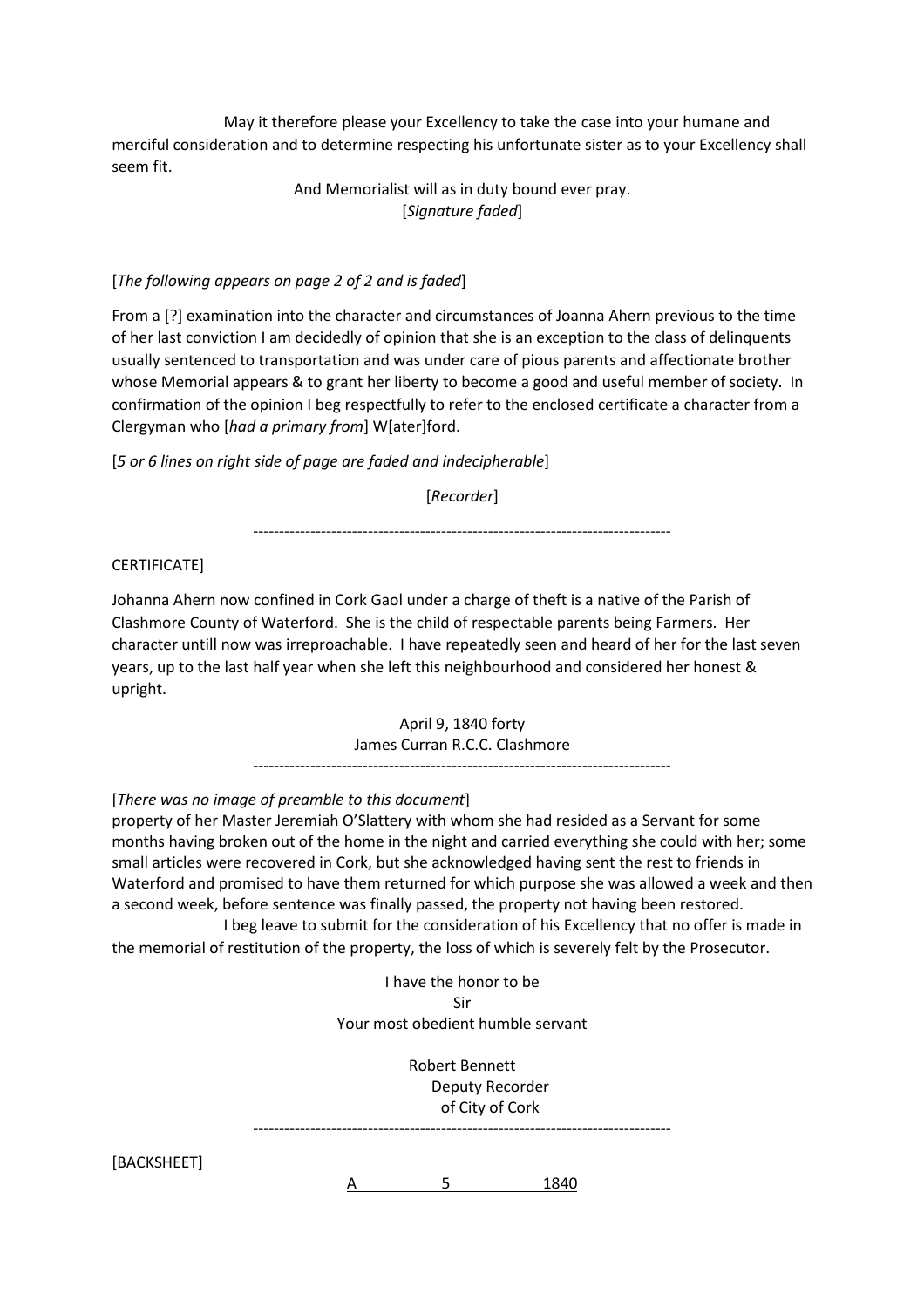#### **Johanna Ahern**

Refer to the Recorder for the facts April 14 *initialled* 

Commute to 2 years Imprisonment with hard labour. 5 days solitary in each alternate month April 28 *initialled*  Recorder ansd & Orders referred 29th April 1840 **HSC** 

> City of Cork Johanna Ahern

Stealing Coat – 7 years Transportation [a*bove 3 lines upside down*]

--------------------------------------------------------------------------------